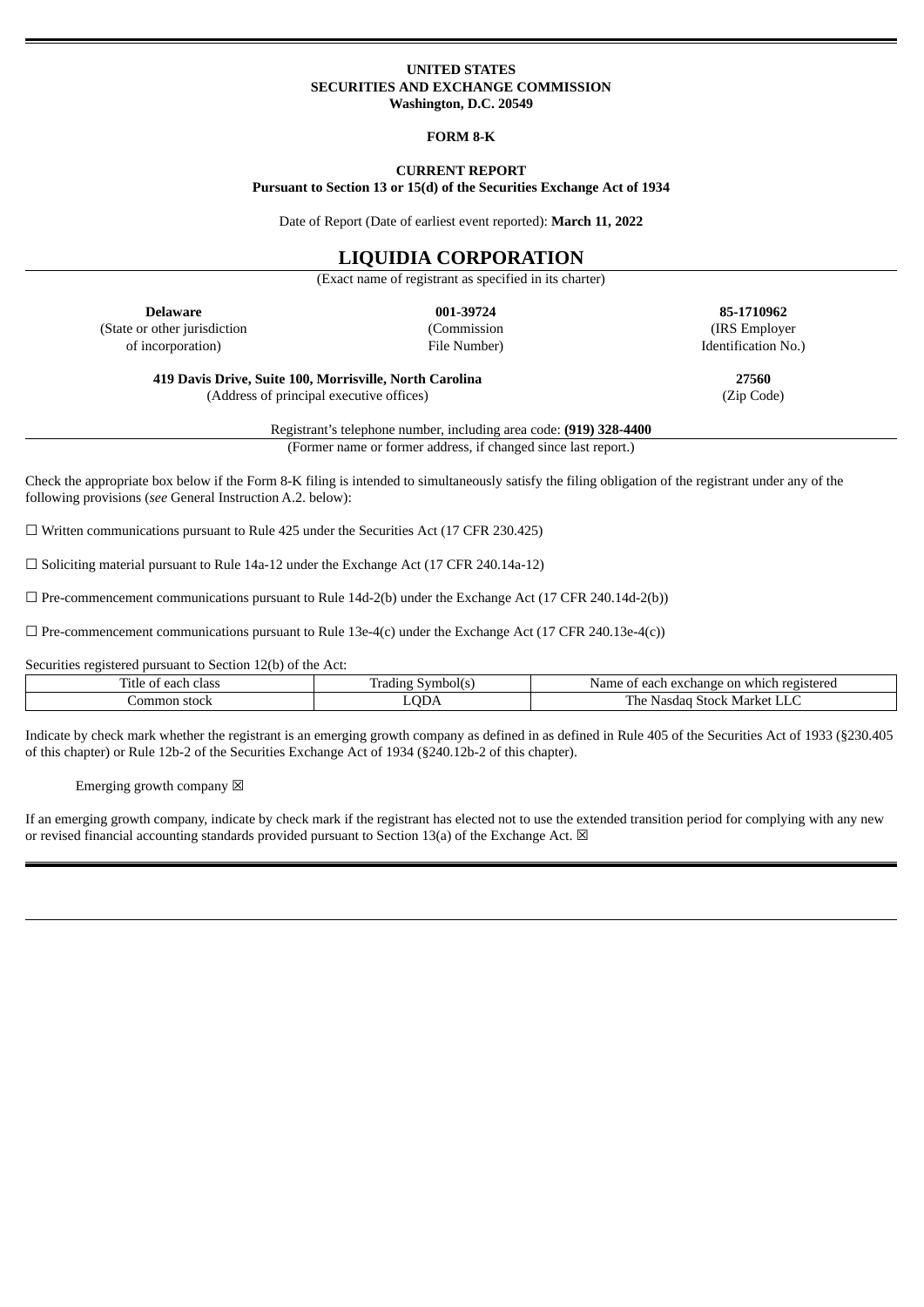### **Item 8.01 Other Events.**

On January 7, 2022, Liquidia Technologies, Inc. (the "Company") filed a motion seeking summary judgment of invalidity of claims 1-3, 6, and 8- 9 of U.S. Patent No. 9,593,066 ("the '066 patent") and claims 1-4, 6, and 8 of U.S. Patent No. 9,604,901 ("the '901 patent") due to collateral estoppel in the lawsuit filed by United Therapeutics Corporation ("United Therapeutics") against the Company in the U.S. District Court for the District of Delaware (Case No. 1:20-cv-00755-RGA) (the "Hatch-Waxman Litigation"). On March 11, 2022, Magistrate Judge Jennifer L. Hall issued a recommendation to deny the Company's motion on grounds that United Therapeutics did not have timely notice of the Company's collateral estoppel argument and on grounds that the prior decision that served as the basis for collateral estoppel was decided based on a different standard of proof than the standard of proof that will apply in the Hatch-Waxman Litigation. In issuing her recommendation, Judge Hall expressly noted that she was not commenting on the validity of the asserted claims in the '066 or '901 patents or the likelihood that the Court may find the claims of the '066 and '901 patents invalid for the same reasons that the U.S. Patent Trial and Appeal Board found U.S. Patent No. 8,497,393 invalid. The parties have the opportunity to object to Judge Hall's recommendation, after which Judge Richard G. Andrews, who is presiding over the Hatch-Waxman Litigation, will issue a decision on whether he adopts Judge Hall's recommendation.

As previously disclosed, in December 2021, United Therapeutics agreed to the entry of judgment of the Company's non-infringement of the '901 patent based on the Court's construction of certain terms in the patent. Accordingly, only the '066 patent and U.S. Patent No. 10,716,793 ('793 patent) remain at issue in the Hatch-Waxman Litigation. Trial is scheduled for March 28-30, 2022, with closing arguments to be held on March 31, 2022.